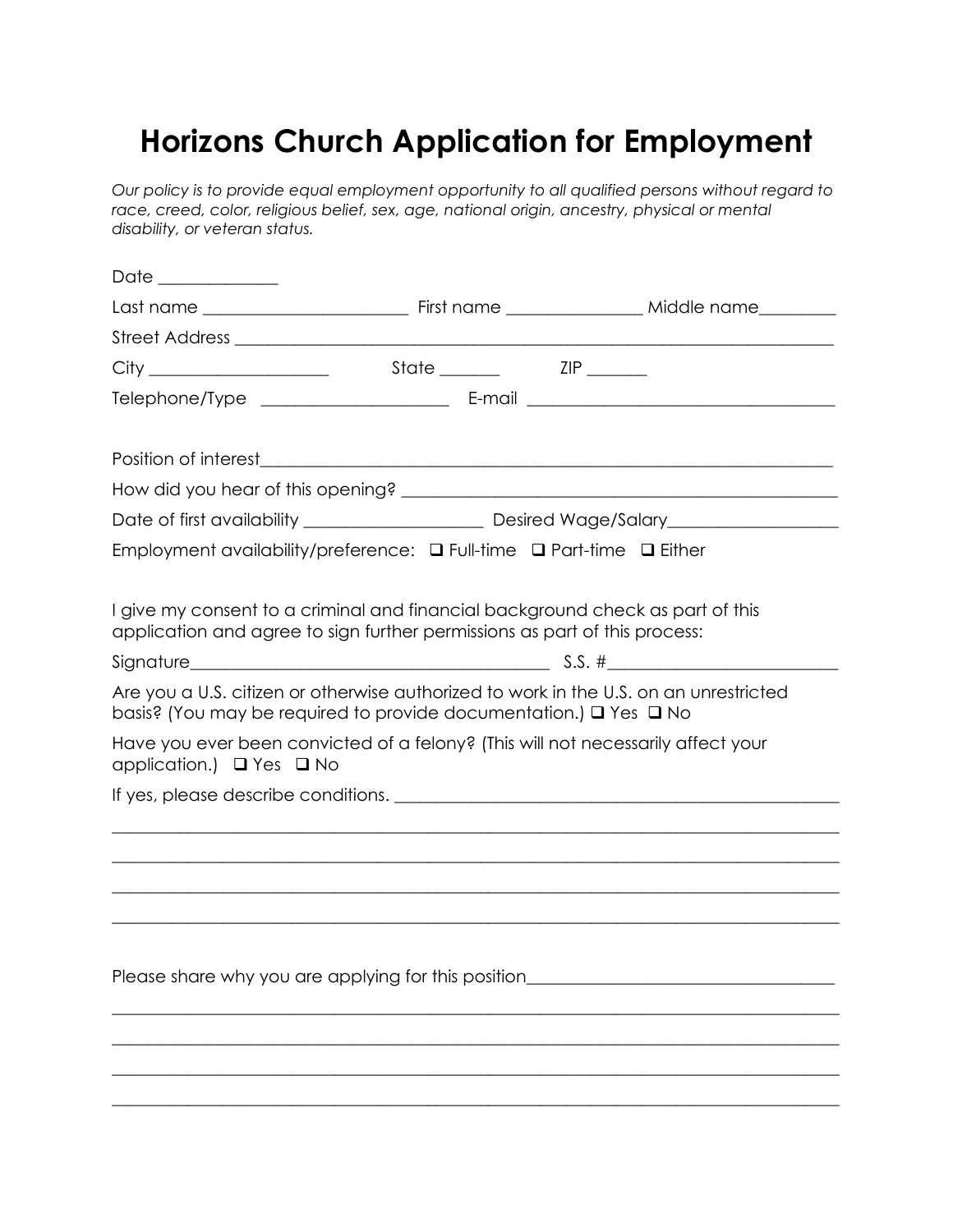Please share why Horizons would benefit from your employment and anything about yourself that may distinguish you from other 

| <b>Relevant Education/Experience</b>                                                                           |                                                                                         |  |
|----------------------------------------------------------------------------------------------------------------|-----------------------------------------------------------------------------------------|--|
| School Name and Location (City, State)                                                                         |                                                                                         |  |
|                                                                                                                |                                                                                         |  |
|                                                                                                                |                                                                                         |  |
| School/College entrance and the set of the set of the set of the set of the set of the set of the set of the s |                                                                                         |  |
|                                                                                                                |                                                                                         |  |
|                                                                                                                | <b>Employment History</b> (Start with most recent employer)                             |  |
|                                                                                                                |                                                                                         |  |
|                                                                                                                |                                                                                         |  |
|                                                                                                                |                                                                                         |  |
|                                                                                                                |                                                                                         |  |
|                                                                                                                |                                                                                         |  |
|                                                                                                                |                                                                                         |  |
|                                                                                                                |                                                                                         |  |
|                                                                                                                |                                                                                         |  |
|                                                                                                                |                                                                                         |  |
|                                                                                                                | Date Started _____________ Date Ended _________________ Position ______________________ |  |
|                                                                                                                |                                                                                         |  |
|                                                                                                                |                                                                                         |  |
|                                                                                                                |                                                                                         |  |
|                                                                                                                |                                                                                         |  |

PLEASE ATTACH (J) RESUME W/REFERENCES AND (J) SIGN PAGE 3 AGREEMENT